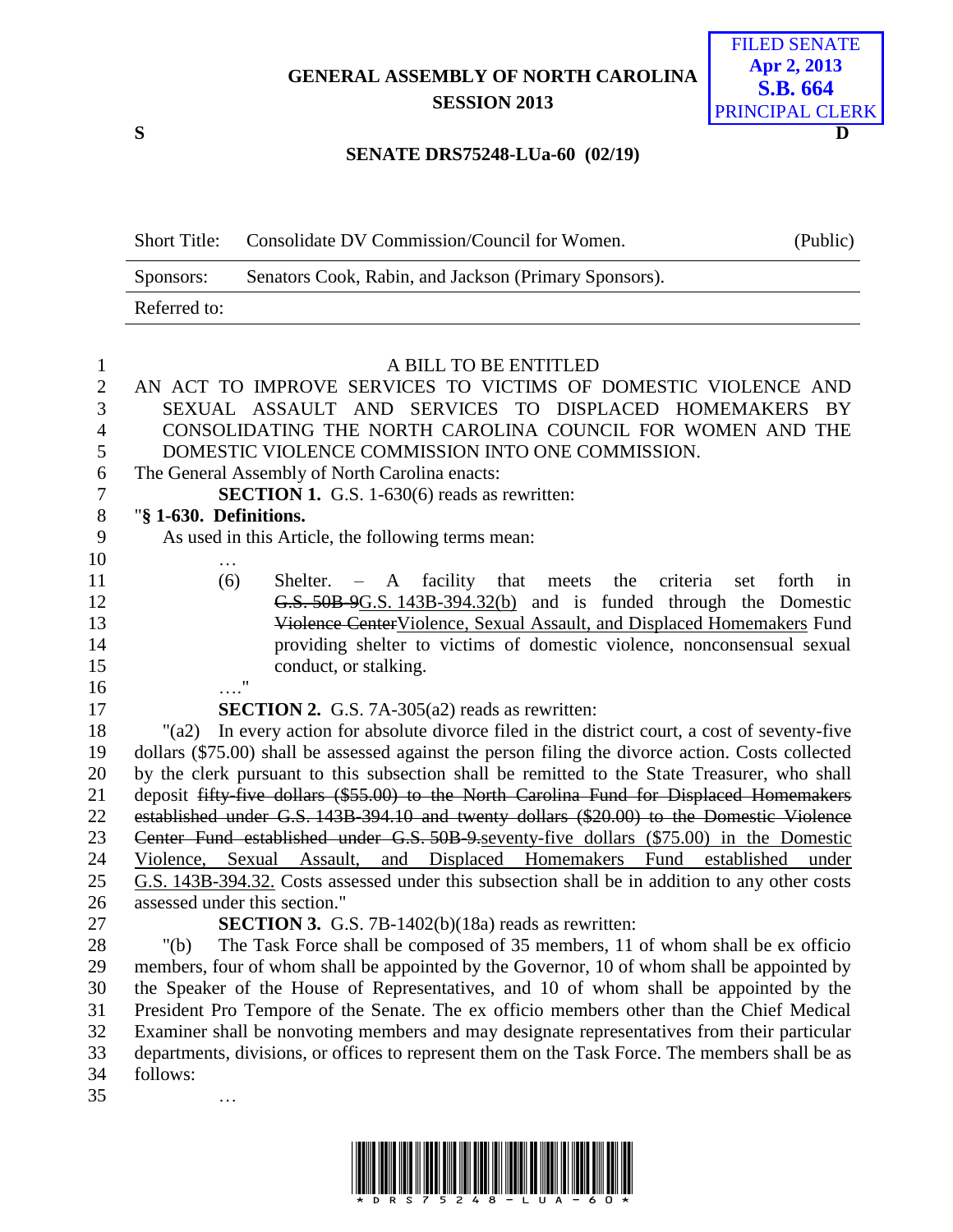|         |                             | <b>General Assembly of North Carolina</b>                                                                                                                                                                                                                                                                                                                                                                                     | <b>Session 2013</b>                |
|---------|-----------------------------|-------------------------------------------------------------------------------------------------------------------------------------------------------------------------------------------------------------------------------------------------------------------------------------------------------------------------------------------------------------------------------------------------------------------------------|------------------------------------|
|         | (18a)<br>$\pmb{\mathsf{H}}$ | A representative from the North Carolina Domestic Violence Commission,<br>Commission on Domestic Violence, Sexual Assault, and Displaced<br>Homemakers, appointed by the Speaker of the House of Representatives<br>upon recommendation of the Director chair of the Commission;                                                                                                                                              |                                    |
| " $(b)$ |                             | <b>SECTION 4.</b> G.S. $15A-1343(b)(12)$ reads as rewritten:<br>Regular Conditions. - As regular conditions of probation, a defendant must:                                                                                                                                                                                                                                                                                   |                                    |
|         | (12)<br>11                  | Attend and complete an abuser treatment program if (i) the court finds the<br>defendant is responsible for acts of domestic violence and (ii) there is a<br>program, approved by the Domestic Violence Commission, Commission on<br>Domestic Violence, Sexual Assault, and Displaced Homemakers, reasonably<br>available to the defendant, unless the court finds that such would not be in<br>the best interests of justice. |                                    |
|         |                             | <b>SECTION 5.</b> G.S. $42-45.1(a)$ reads as rewritten:                                                                                                                                                                                                                                                                                                                                                                       |                                    |
| "(a)    |                             | Any protected tenant may terminate his or her rental agreement for a dwelling unit                                                                                                                                                                                                                                                                                                                                            |                                    |
|         |                             | by providing the landlord with a written notice of termination to be effective on a date stated in                                                                                                                                                                                                                                                                                                                            |                                    |
|         |                             | the notice that is at least 30 days after the landlord's receipt of the notice. The notice to the                                                                                                                                                                                                                                                                                                                             |                                    |
|         |                             | landlord shall be accompanied by either: (i) a copy of a valid order of protection issued by a                                                                                                                                                                                                                                                                                                                                |                                    |
|         |                             | court pursuant to Chapter 50B or 50C of the General Statutes, other than an ex parte order, (ii)                                                                                                                                                                                                                                                                                                                              |                                    |
|         |                             | a criminal order that restrains a person from contact with a protected tenant, or (iii) a valid                                                                                                                                                                                                                                                                                                                               |                                    |
|         |                             | Address Confidentiality Program card issued pursuant to G.S. 15C-4 to the victim or a minor                                                                                                                                                                                                                                                                                                                                   |                                    |
|         |                             | member of the tenant's household. A victim of domestic violence or sexual assault must submit                                                                                                                                                                                                                                                                                                                                 |                                    |
|         |                             | a copy of a safety plan with the notice to terminate. The safety plan, dated during the term of                                                                                                                                                                                                                                                                                                                               |                                    |
|         |                             | the tenancy to be terminated, must be provided by a domestic violence or sexual assault                                                                                                                                                                                                                                                                                                                                       |                                    |
| program | which                       | substantially complies with<br>the                                                                                                                                                                                                                                                                                                                                                                                            | requirements<br>set<br>forth<br>in |
|         |                             | G.S. 50B-9G.S. 143B-394.32(b) and must recommend relocation of the protected tenant."                                                                                                                                                                                                                                                                                                                                         |                                    |
|         |                             | <b>SECTION 6.</b> G.S. 50B-3(a)(12) reads as rewritten:                                                                                                                                                                                                                                                                                                                                                                       |                                    |
| "(a)    |                             | If the court, including magistrates as authorized under G.S. 50B-2(c1), finds that an                                                                                                                                                                                                                                                                                                                                         |                                    |
|         |                             | act of domestic violence has occurred, the court shall grant a protective order restraining the                                                                                                                                                                                                                                                                                                                               |                                    |
|         |                             | defendant from further acts of domestic violence. A protective order may include any of the                                                                                                                                                                                                                                                                                                                                   |                                    |
|         | following types of relief:  |                                                                                                                                                                                                                                                                                                                                                                                                                               |                                    |
|         | (12)                        | Order any party the court finds is responsible for acts of domestic violence                                                                                                                                                                                                                                                                                                                                                  |                                    |
|         |                             | to attend and complete an abuser treatment program if the program is                                                                                                                                                                                                                                                                                                                                                          |                                    |
|         |                             | approved by the Domestic Violence Commission. Commission on Domestic                                                                                                                                                                                                                                                                                                                                                          |                                    |
|         |                             | Violence, Sexual Assault, and Displaced Homemakers.                                                                                                                                                                                                                                                                                                                                                                           |                                    |
|         | $^{\bullet}$                |                                                                                                                                                                                                                                                                                                                                                                                                                               |                                    |
|         |                             | <b>SECTION 7.</b> G.S. 50B-9 is repealed.                                                                                                                                                                                                                                                                                                                                                                                     |                                    |
|         |                             | <b>SECTION 8.</b> G.S. 101-2(b) reads as rewritten:                                                                                                                                                                                                                                                                                                                                                                           |                                    |
| " $(b)$ |                             | The publication in subsection (a) of this section is not required if the applicant:                                                                                                                                                                                                                                                                                                                                           |                                    |
|         |                             |                                                                                                                                                                                                                                                                                                                                                                                                                               |                                    |
|         | (2)                         | Provides evidence that the applicant is a victim of domestic violence, sexual                                                                                                                                                                                                                                                                                                                                                 |                                    |
|         |                             | offense, or stalking. This evidence may include any of the following:                                                                                                                                                                                                                                                                                                                                                         |                                    |
|         | $\cdots$                    |                                                                                                                                                                                                                                                                                                                                                                                                                               |                                    |
|         | b.                          | Documentation from a program receiving funds from the Domestic                                                                                                                                                                                                                                                                                                                                                                |                                    |
|         |                             | Violence Center Fund, Violence, Sexual Assault, and Displaced                                                                                                                                                                                                                                                                                                                                                                 |                                    |
|         |                             | Homemakers Fund, if the applicant is alleged to be a victim of                                                                                                                                                                                                                                                                                                                                                                |                                    |
|         |                             | domestic violence."                                                                                                                                                                                                                                                                                                                                                                                                           |                                    |
|         |                             | <b>SECTION 9.</b> G.S. 114-2.7 reads as rewritten:                                                                                                                                                                                                                                                                                                                                                                            |                                    |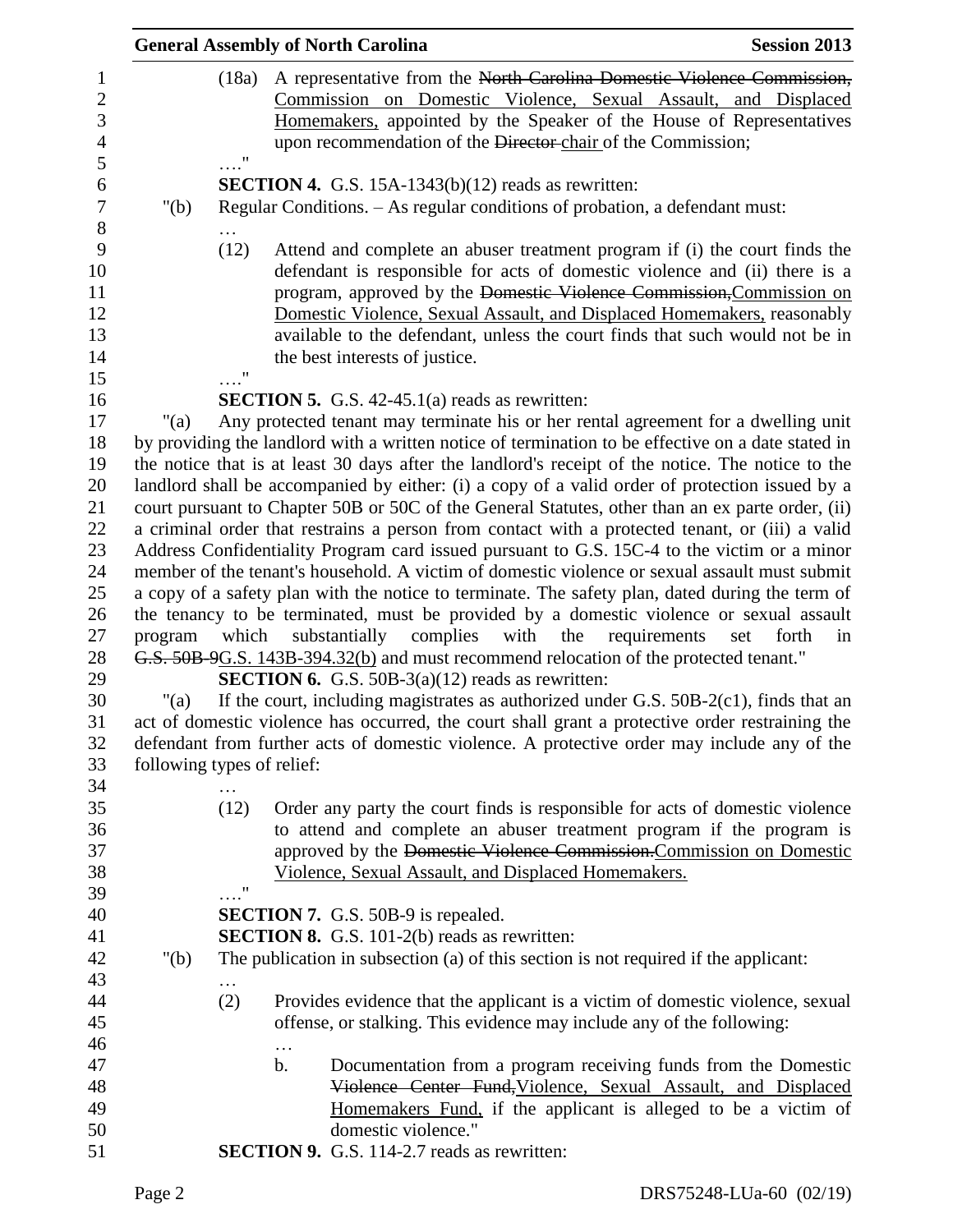|                | <b>General Assembly of North Carolina</b><br><b>Session 2013</b>                                                                        |
|----------------|-----------------------------------------------------------------------------------------------------------------------------------------|
| $\mathbf{1}$   | $\sqrt{8}$ 114-2.7.<br>Reporting system and database on certain domestic-violence-related                                               |
| $\overline{c}$ | homicides; reports by law enforcement agencies required; annual report to the                                                           |
| 3              | <b>General Assembly.</b>                                                                                                                |
| $\overline{4}$ | The Attorney General's Office, in consultation with the North Carolina Council for                                                      |
| 5              | Women/Domestic Violence Commission, Commission on Domestic Violence, Sexual Assault,                                                    |
| 6              | and Displaced Homemakers, the North Carolina Sheriffs' Association, and the North Carolina                                              |
| $\tau$         | Association of Chiefs of Police, shall develop a reporting system and database that reflects the                                        |
| $8\,$          | number of homicides in the State where the offender and the victim had a personal relationship,                                         |
| 9              | as defined by G.S. 50B-1(b). The information in the database shall also include the type of                                             |
| 10             | personal relationship that existed between the offender and the victim, whether the victim had                                          |
| 11             | obtained an order pursuant to G.S. 50B-3, and whether there was a pending charge for which                                              |
| 12             | the offender was on pretrial release pursuant to G.S. 15A-534.1. All State and local law                                                |
| 13             | enforcement agencies shall report information to the Attorney General's Office upon making a                                            |
| 14             | determination that a homicide meets the reporting system's criteria. The report shall be made in                                        |
| 15             | the format adopted by the Attorney General's Office. The Attorney General's Office shall report                                         |
| 16             | to the Joint Legislative Committee on Domestic Violence, no later than February 1 of each                                               |
| 17             | year, with the data collected for the previous calendar year."                                                                          |
| 18<br>19       | <b>SECTION 10.</b> G.S. 120-123(31) reads as rewritten:<br>"§ 120-123. Service by members of the General Assembly on certain boards and |
| 20             | commissions.                                                                                                                            |
| 21             | No member of the General Assembly may serve on any of the following boards or                                                           |
| 22             | commissions:                                                                                                                            |
| 23             |                                                                                                                                         |
| 24             | The North Carolina Council for Women, as established by G.S. 143B-393.<br>(31)                                                          |
| 25             |                                                                                                                                         |
| 26             | <b>SECTION 11.</b> G.S. 120-266(a)(1) reads as rewritten:                                                                               |
| 27             | The Joint Legislative Committee on Domestic Violence shall examine, on a<br>" $(a)$                                                     |
| 28             | continuing basis, domestic violence issues in North Carolina in order to make ongoing                                                   |
| 29             | recommendations to the General Assembly on ways to reduce incidences of domestic violence                                               |
| 30             | and to provide additional assistance to victims of domestic violence. In this examination, the                                          |
| 31             | Committee shall:                                                                                                                        |
| 32             | (1)<br>Study the budget, programs, and policies of the Domestic Violence                                                                |
| 33             | Commission on Domestic Violence, Sexual Assault, and Displaced                                                                          |
| 34             | Homemakers to determine ways in which the General Assembly may                                                                          |
| 35<br>36       | improve the effectiveness of the Commission;<br>$\pmb{\mathsf{H}}$                                                                      |
| 37             | <b>SECTION 12.</b> G.S. 143B-262(e) reads as rewritten:                                                                                 |
| 38             | " $(e)$<br>consultation<br>with<br>Department,<br>the<br>Domestic Violence<br>The<br>in                                                 |
| 39             | Commission, Commission on Domestic Violence, Sexual Assault, and Displaced Homemakers,                                                  |
| 40             | and in accordance with established best practices, shall establish a domestic violence treatment                                        |
| 41             | program for offenders sentenced to a term of imprisonment in the custody of the Department                                              |
| 42             | and whose official record includes a finding by the court that the offender committed acts of                                           |
| 43             | domestic violence.                                                                                                                      |
| 44             | The Department shall ensure that inmates, whose record includes a finding by the court that                                             |
| 45             | the offender committed acts of domestic violence, complete a domestic violence treatment                                                |
| 46             | program prior to the completion of the period of incarceration, unless other requirements,                                              |
| 47             | deemed critical by the Department, prevent program completion. In the event an inmate does                                              |
| 48             | not complete the program during the period of incarceration, the Department shall document, in                                          |
| 49             | the inmate's official record, specific reasons why that particular inmate did not or was not able                                       |

to complete the program."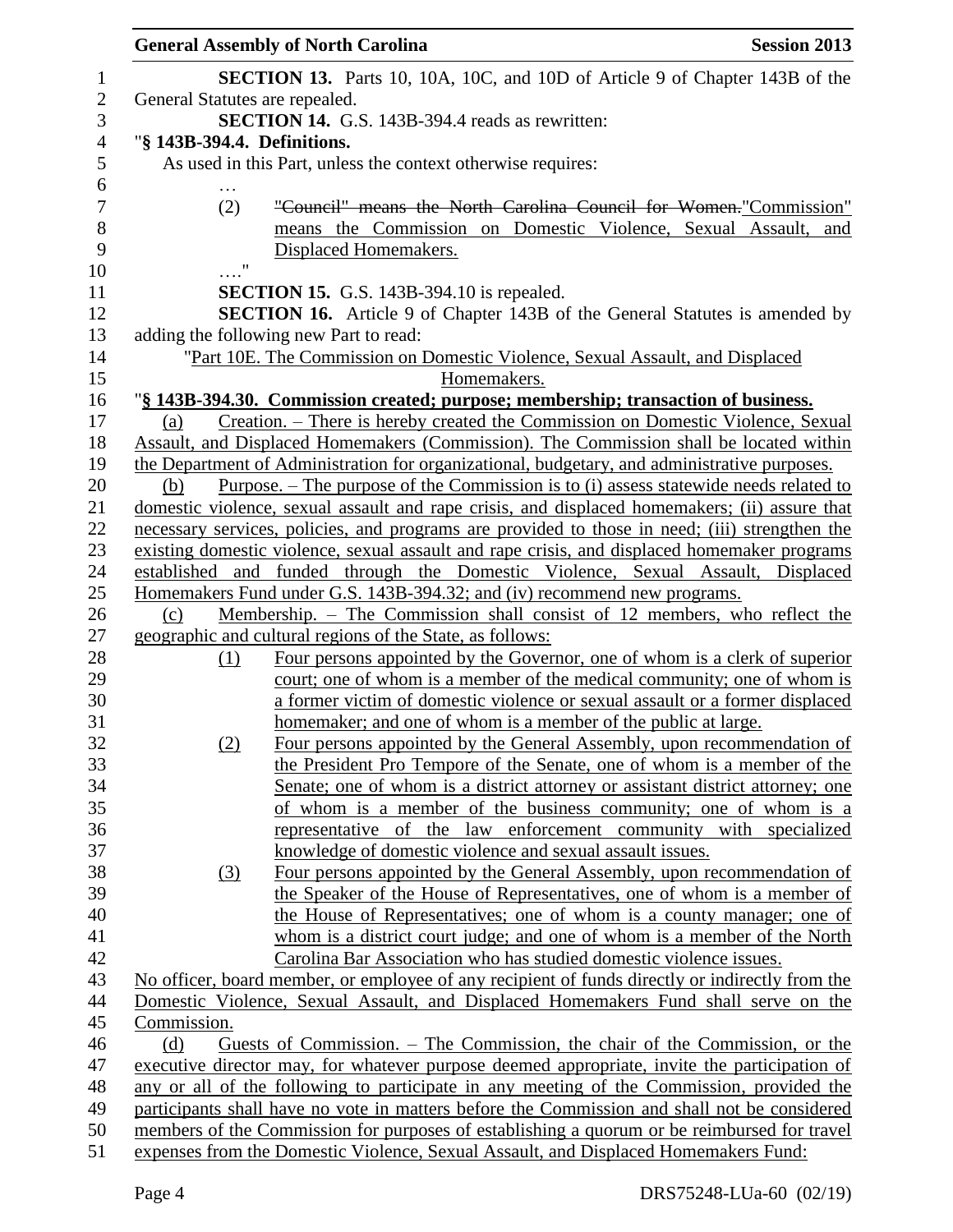|            |                                    | <b>General Assembly of North Carolina</b>                                                         | <b>Session 2013</b> |
|------------|------------------------------------|---------------------------------------------------------------------------------------------------|---------------------|
| 1          | <u>(1)</u>                         | The Governor.                                                                                     |                     |
| $\sqrt{2}$ | (2)                                | The Lieutenant Governor.                                                                          |                     |
|            | (3)                                | The Attorney General.                                                                             |                     |
|            | (4)                                | The Secretary of the Department of Administration.                                                |                     |
|            | (5)                                | The Secretary of the Department of Crime Control and Public Safety.                               |                     |
|            | (6)                                | The Superintendent of Public Instruction.                                                         |                     |
|            | (7)                                | The Secretary of the Department of Correction.                                                    |                     |
|            | (8)                                | The Secretary of the Department of Health and Human Services.                                     |                     |
|            | (9)                                | The Director of the Office of State Personnel.                                                    |                     |
|            | (10)                               | The Dean of the School of Government at the University of North Carolina                          |                     |
|            |                                    | at Chapel Hill.                                                                                   |                     |
|            | (11)                               | The Chairman of the Governor's Crime Commission.                                                  |                     |
|            | (e)                                | <u>Terms. – Members shall serve for two-year staggered terms, with no prohibition</u>             |                     |
|            |                                    | against being reappointed, except initial appointments shall be for terms as follows:             |                     |
|            | $\Omega$                           | The Governor shall initially appoint two members for terms of two years and                       |                     |
|            |                                    | two members for terms of three years.                                                             |                     |
|            | (2)                                | The President Pro Tempore of the Senate shall initially appoint two                               |                     |
|            |                                    | members for terms of two years and two members for terms of three years.                          |                     |
|            | (3)                                | The Speaker of the House of Representatives shall initially appoint two                           |                     |
|            |                                    | members for terms of two years and two members for terms of three years.                          |                     |
|            |                                    | Initial terms shall commence on September 1, 2013.                                                |                     |
|            | (f)                                | Chair. - The chair shall be appointed biennially by the Governor from among the                   |                     |
|            |                                    | membership of the Commission. The initial term shall commence on September 1, 2013.               |                     |
|            | (g)                                | Vacancies. $-$ A vacancy on the Commission or as chair of the Commission resulting                |                     |
|            |                                    | from the resignation of a member or otherwise shall be filled in the same manner in which the     |                     |
|            |                                    | original appointment was made, and the term shall be for the balance of the unexpired term.       |                     |
|            | (h)                                | Compensation. – The Commission members shall receive no salary as a result of                     |                     |
|            |                                    | serving on the Commission but shall receive per diem, subsistence, and travel expenses in         |                     |
|            |                                    | accordance with the provisions of G.S. 120-3.1, 138-5, and 138-6, as applicable. When             |                     |
|            |                                    | approved by the Commission, members may be reimbursed for subsistence and travel expenses         |                     |
|            | in excess of the statutory amount. |                                                                                                   |                     |
|            | (i)                                | Removal. – Members may be removed in accordance with G.S. 143B-13 as if that                      |                     |
|            | section applied to this Article.   |                                                                                                   |                     |
|            | $\Omega$                           | Meetings. – The chair shall convene the Commission. Meetings shall be held as                     |                     |
|            |                                    | often as necessary but not less than four times a year.                                           |                     |
|            | (k)                                | Quorum. $-$ A majority of the members of the Commission shall constitute a quorum                 |                     |
|            |                                    | for the transaction of business. The affirmative vote of a majority of the members present at     |                     |
|            |                                    | meetings of the Commission shall be necessary for action to be taken by the Commission.           |                     |
|            | (1)                                | Office Space. – The Department of Administration shall provide office space in                    |                     |
|            |                                    | Raleigh for use as offices by the Commission, and the Department of Administration shall          |                     |
|            |                                    | receive no reimbursement from the Commission for the use of the property during the life of       |                     |
|            | the Commission.                    |                                                                                                   |                     |
|            | (m)                                | Staffing. – The Secretary of the Department of Administration shall be responsible                |                     |
|            | for staffing the Commission.       |                                                                                                   |                     |
|            | (n)                                | Open Meetings and Public Records. - Any recipient of a grant or contract through a                |                     |
|            |                                    | county board of commissioners from the Domestic Violence, Sexual Assault, and Displaced           |                     |
|            |                                    | Homemakers Fund under G.S. 143B-394.32 shall be subject to the Open Meetings laws under           |                     |
|            |                                    | Chapter 143 of the General Statutes and the Public Records laws under Chapter 132 of the          |                     |
|            |                                    | General Statutes. However, any confidential information that identifies a particular client shall |                     |
|            |                                    | not be made public, except as otherwise provided by law.                                          |                     |
|            |                                    | "§ 143B-394.31. Powers and duties of the Commission; reports.                                     |                     |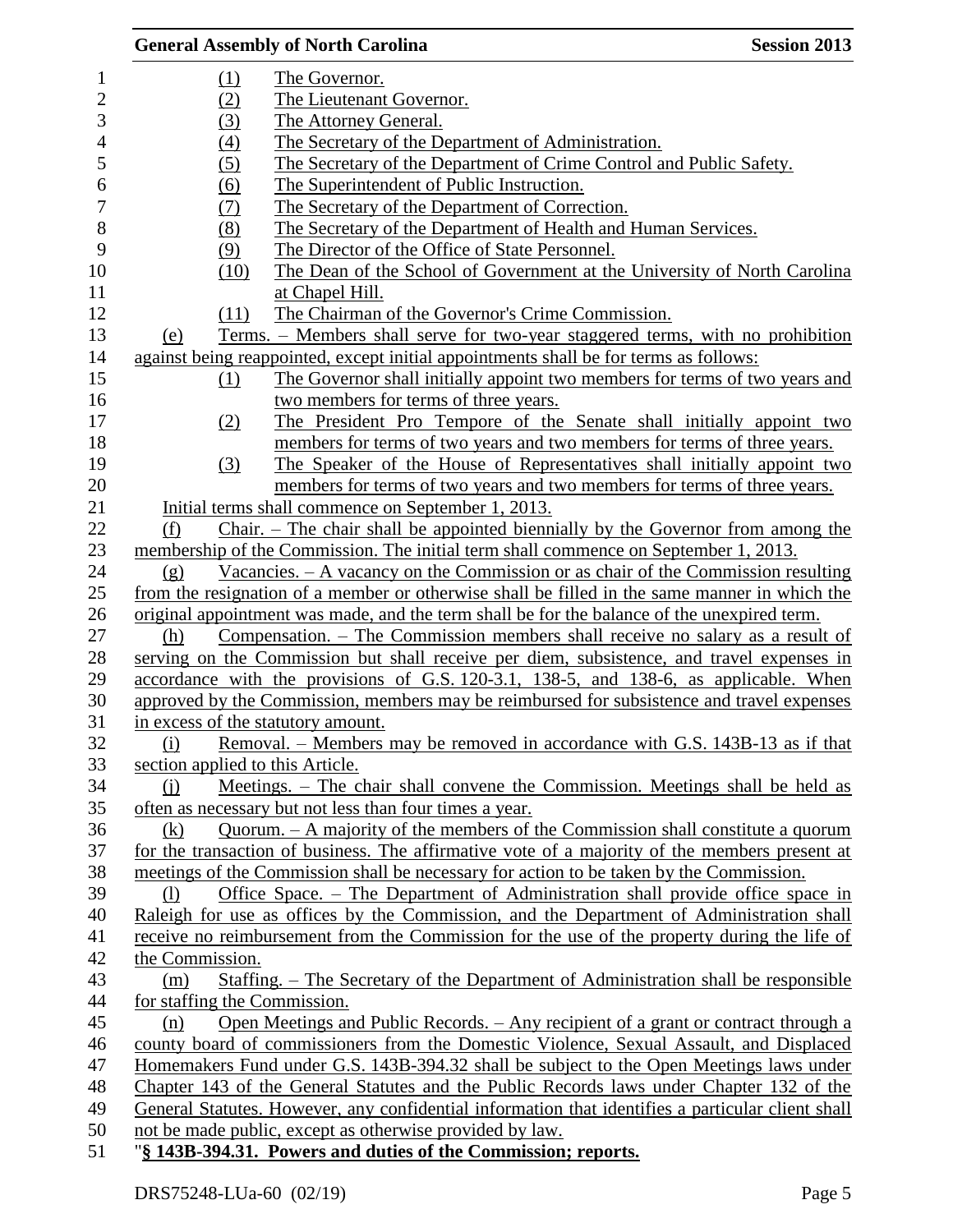|            |     |                   | <b>General Assembly of North Carolina</b>                                            | <b>Session 2013</b> |
|------------|-----|-------------------|--------------------------------------------------------------------------------------|---------------------|
| <u>(a)</u> |     |                   | Powers and Duties. – The Commission shall have the following powers and duties:      |                     |
|            | (1) |                   | To adopt any rules necessary to carry out the provisions of this Part.               |                     |
|            | (2) |                   | To advise the Governor, the principal State departments, and the State               |                     |
|            |     |                   | legislature concerning the education and employment of women in the State            |                     |
|            |     |                   | of North Carolina.                                                                   |                     |
|            | (3) |                   | To advise the Secretary of Administration upon any matter under the                  |                     |
|            |     |                   | Commission's purview the Secretary may refer to it.                                  |                     |
|            | (4) |                   | To develop and implement a standardized screening, diagnosis, and intake             |                     |
|            |     |                   | assessment process and a standardized online data-based reporting system to          |                     |
|            |     |                   | provide for an annual statewide assessment of patterns, trends, variances,           |                     |
|            |     |                   | deficiencies, needs, and best practices as related to provision of services for      |                     |
|            |     |                   | victims of domestic violence or sexual assault and for displaced                     |                     |
|            |     |                   | homemakers.                                                                          |                     |
|            | (5) |                   | Domestic violence. - As related to domestic violence, the Commission shall           |                     |
|            |     |                   | have the following additional powers and duties:                                     |                     |
|            |     | $\underline{a}$ . | To promote adequate funding to promote victim safety and                             |                     |
|            |     |                   | accountability of perpetrators.                                                      |                     |
|            |     | <u>b.</u>         | To develop and recommend domestic violence training initiatives for                  |                     |
|            |     |                   | law enforcement and judicial personnel and for all persons who                       |                     |
|            |     |                   | provide treatment and services to domestic violence victims.                         |                     |
|            |     | $\underline{c}$ . | To develop training initiatives for and make recommendations and                     |                     |
|            |     |                   | provide information and advice to State agencies in the areas of child               |                     |
|            |     |                   | protection, education, employer/employee relations, criminal justice,                |                     |
|            |     |                   | and subsidized housing.                                                              |                     |
|            |     | <u>d.</u>         | To provide information and advice to any private entities that request               |                     |
|            |     |                   | assistance in providing services and support to domestic violence                    |                     |
|            |     |                   | victims.                                                                             |                     |
|            |     | <u>e.</u>         | To design, coordinate, and oversee a statewide public awareness                      |                     |
|            |     |                   | campaign.                                                                            |                     |
|            |     | <u>f.</u>         | To design and coordinate improved data collection efforts for                        |                     |
|            |     |                   | domestic violence crimes and acts in the State.                                      |                     |
|            |     | $g_{\cdot}$       | To research, develop, and recommend proposals of how best to meet                    |                     |
|            |     |                   | the needs of domestic violence victims and to prevent domestic                       |                     |
|            |     |                   | violence in the State.                                                               |                     |
|            |     | <u>h.</u>         | To adopt rules in accordance with Article 2A of Chapter 150B of the                  |                     |
|            |     |                   | General Statutes for the approval of abuser treatment programs as                    |                     |
|            |     |                   | provided in G.S. $50B-3(a)(12)$ . The Commission shall adopt rules to                |                     |
|            |     |                   | establish a consistent level of performance from providers of abuser                 |                     |
|            |     |                   | treatment programs and to ensure that approved programs enhance                      |                     |
|            |     |                   | the safety of victims and hold those who perpetrate acts of domestic                 |                     |
|            |     |                   | violence responsible.                                                                |                     |
|            | (6) |                   | <u>Sexual assault. – As related to sexual assault, the Commission shall have the</u> |                     |
|            |     |                   | following additional powers and duties:                                              |                     |
|            |     | a.                | To facilitate and coordinate all programs and services which deal                    |                     |
|            |     |                   | with victims of sexual assault.                                                      |                     |
|            |     | <u>b.</u>         | To research the needs of the State and already existing programs for                 |                     |
|            |     |                   | sexual assault services.                                                             |                     |
|            |     | $\underline{C}$ . | To create a liaison between public services and private services with                |                     |
|            |     |                   | which victims of sexual assault normally come in contact.                            |                     |
|            |     | <u>d.</u>         | To be an information clearinghouse on all aspects of sexual assault                  |                     |
|            |     |                   | services.                                                                            |                     |
|            |     |                   |                                                                                      |                     |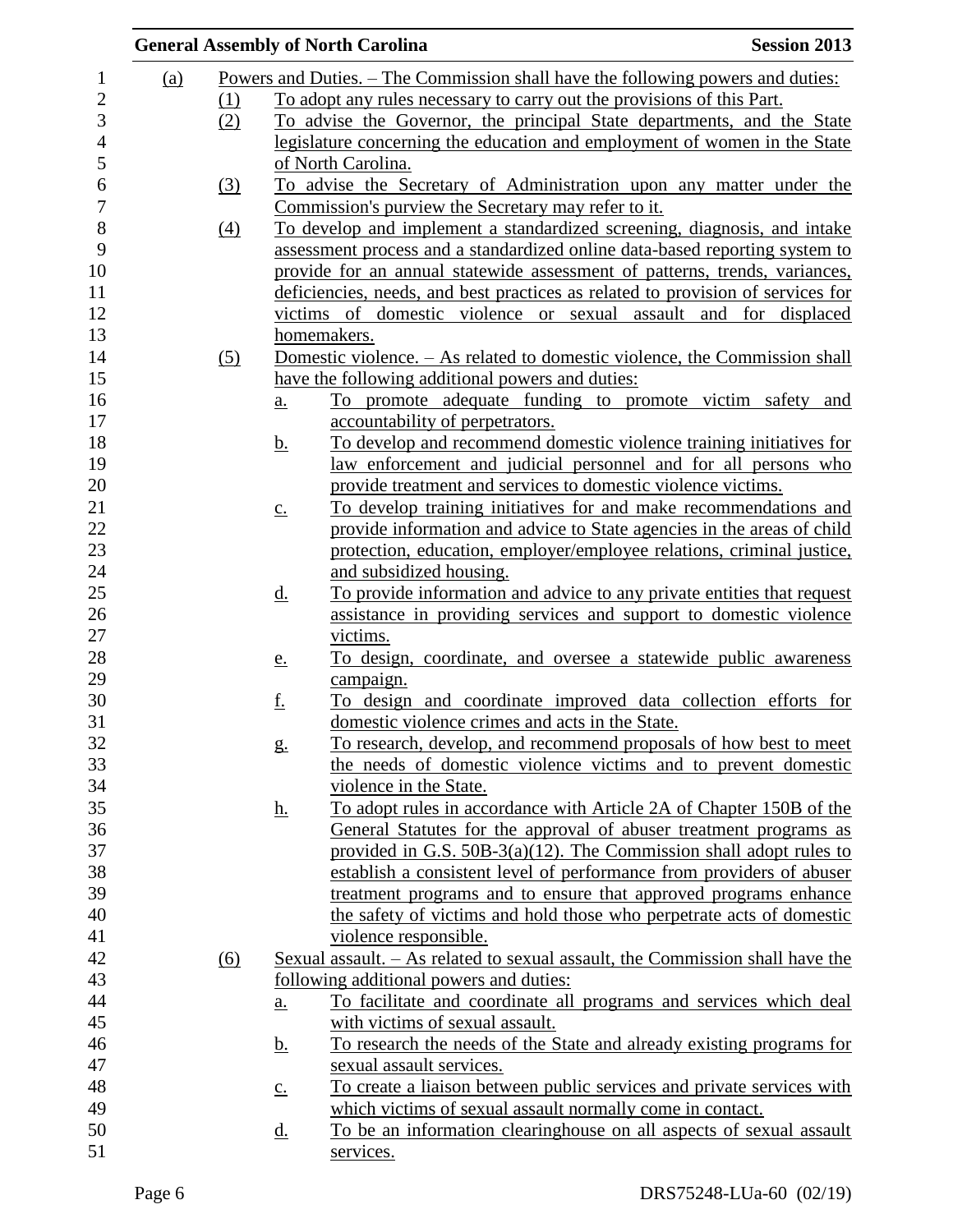|                                   |                   | <b>General Assembly of North Carolina</b>                                         | <b>Session 2013</b>                                                                                                                                                               |
|-----------------------------------|-------------------|-----------------------------------------------------------------------------------|-----------------------------------------------------------------------------------------------------------------------------------------------------------------------------------|
|                                   | <u>e.</u>         |                                                                                   | To develop model programs and training techniques to be used to                                                                                                                   |
|                                   |                   |                                                                                   | train medical, legal, and psychological personnel (both in the public                                                                                                             |
|                                   |                   |                                                                                   | and private sectors) who deal with the victims of sexual assault and                                                                                                              |
|                                   |                   |                                                                                   | to aid in implementing these programs to suit the needs of specific                                                                                                               |
|                                   |                   | communities.                                                                      |                                                                                                                                                                                   |
|                                   | <u>f.</u>         |                                                                                   | To be available to aid and advise sexual assault services on                                                                                                                      |
|                                   |                   | operational and functional problems.                                              |                                                                                                                                                                                   |
|                                   | g <sub>1</sub>    |                                                                                   | To develop and coordinate a public education program for the State                                                                                                                |
|                                   |                   | on the phenomenon of sexual assault.                                              |                                                                                                                                                                                   |
| (7)                               |                   |                                                                                   | Displaced homemakers. - As related to displaced homemakers, the                                                                                                                   |
|                                   |                   |                                                                                   | Commission shall facilitate and coordinate programs for the assistance of                                                                                                         |
|                                   |                   | displaced homemakers as set forth in Part 10B of this Article.                    |                                                                                                                                                                                   |
| (b)                               |                   |                                                                                   | Report. – The Commission shall report its findings and recommendations, including                                                                                                 |
|                                   |                   |                                                                                   | any legislative or administrative proposals, to the General Assembly no later than April 1 each                                                                                   |
| year.                             |                   |                                                                                   |                                                                                                                                                                                   |
|                                   |                   | "§ 143B-394.32. Domestic Violence, Sexual Assault, and Displaced Homemakers Fund. |                                                                                                                                                                                   |
| (a)                               |                   |                                                                                   | The Domestic Violence, Sexual Assault, and Displaced Homemakers Fund (Fund)                                                                                                       |
|                                   |                   |                                                                                   | is established within the State treasury. The Department of Administration, Commission on                                                                                         |
|                                   |                   |                                                                                   | Domestic Violence, Sexual Assault, and Displaced Homemakers, shall oversee the distribution                                                                                       |
|                                   |                   |                                                                                   | of the shares from the Fund to the counties as provided in this section. The Department shall                                                                                     |
|                                   |                   |                                                                                   | allocate funds from the Fund to each county. Upon proper application to the board of county                                                                                       |
|                                   |                   |                                                                                   | commissioners in that county, the board of county commissioners shall use these funds to make                                                                                     |
|                                   |                   | quarterly grants to any of the following:                                         |                                                                                                                                                                                   |
| (1)                               |                   | A center for victims of domestic violence.                                        |                                                                                                                                                                                   |
| (2)                               |                   | A center for victims of sexual assault or rape crisis.                            |                                                                                                                                                                                   |
| (3)                               |                   | A center for displaced homemakers.                                                |                                                                                                                                                                                   |
| (4)                               |                   |                                                                                   | A center providing any combination of services as described in subdivisions                                                                                                       |
|                                   |                   | $(1)$ through $(3)$ of this subsection.                                           |                                                                                                                                                                                   |
|                                   |                   |                                                                                   | A recipient of grant funds from a local county board of commissioners may subcontract with                                                                                        |
|                                   |                   |                                                                                   | the North Carolina Coalition Against Domestic Violence, Inc., the North Carolina Coalition                                                                                        |
|                                   |                   |                                                                                   | Against Sexual Assault, Inc., or any other State agency, including the North Carolina<br>Community College System or The University of North Carolina system to provide research, |
|                                   |                   |                                                                                   | training, and evaluation of services to grant recipients. Notwithstanding any other provision of                                                                                  |
|                                   |                   |                                                                                   | law, no contractor receiving a grant from the Fund or contract pursuant to the Fund may use                                                                                       |
|                                   |                   |                                                                                   | any funds to pay directly or indirectly for lobbying services directed at any executive                                                                                           |
| department or legislative entity. |                   |                                                                                   |                                                                                                                                                                                   |
| (b)                               |                   |                                                                                   | To be eligible to receive funds under this section, an applicant shall meet the                                                                                                   |
| following requirements:           |                   |                                                                                   |                                                                                                                                                                                   |
| (1)                               |                   | It shall offer, at a minimum, the following services:                             |                                                                                                                                                                                   |
|                                   | <u>a.</u>         |                                                                                   | A crisis hotline operated 24 hours a day, seven days a week, 365                                                                                                                  |
|                                   |                   | days each year.                                                                   |                                                                                                                                                                                   |
|                                   | <u>b.</u>         | Transportation services.                                                          |                                                                                                                                                                                   |
|                                   | $\underline{c}$ . |                                                                                   | Counseling services to (i) assist in the prevention and mitigation of                                                                                                             |
|                                   |                   |                                                                                   | domestic violence or sexual assault and (ii) facilitate employment,                                                                                                               |
|                                   |                   |                                                                                   | education, and permanent housing for victims of domestic violence                                                                                                                 |
|                                   |                   | or sexual assault.                                                                |                                                                                                                                                                                   |
|                                   | <u>d.</u>         | Community awareness and education programs.                                       |                                                                                                                                                                                   |
|                                   |                   | A shelter to provide temporary "safe house" services.                             |                                                                                                                                                                                   |
|                                   | <u>e.</u><br>f.   | Daytime services.                                                                 |                                                                                                                                                                                   |
|                                   | $g_{\cdot}$       | Call forwarding during the night.                                                 |                                                                                                                                                                                   |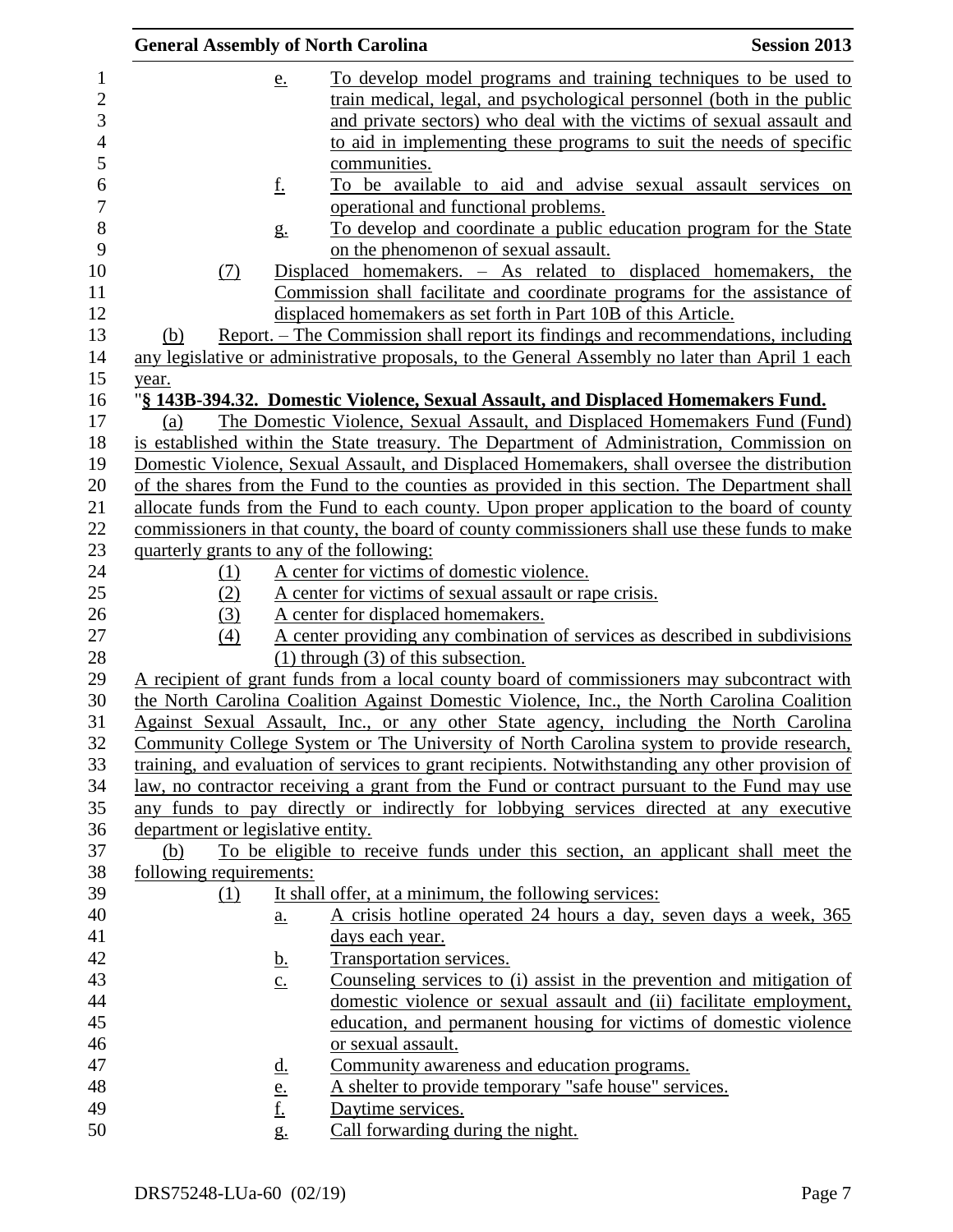|         |                           | <b>General Assembly of North Carolina</b>                                                                                                 |                                                                     |                  | <b>Session 2013</b>                                                  |
|---------|---------------------------|-------------------------------------------------------------------------------------------------------------------------------------------|---------------------------------------------------------------------|------------------|----------------------------------------------------------------------|
|         |                           | <u>h.</u>                                                                                                                                 |                                                                     |                  | Emergency room services or temporary medical assistance for          |
|         |                           |                                                                                                                                           |                                                                     |                  | victims of domestic violence or sexual assault, including counseling |
|         |                           |                                                                                                                                           | and trauma support for victims.                                     |                  |                                                                      |
|         |                           | Services<br><u>i.</u>                                                                                                                     | for displaced                                                       | homemakers<br>in | accordance<br>with                                                   |
|         |                           | G.S. 143B-394.8.                                                                                                                          |                                                                     |                  |                                                                      |
|         |                           | Court advocacy services.<br>Ŀ                                                                                                             |                                                                     |                  |                                                                      |
|         |                           | k.                                                                                                                                        | Any other criteria established by the Department of Administration. |                  |                                                                      |
|         | (2)                       | It shall be a county board of commissioners. The county board of                                                                          |                                                                     |                  |                                                                      |
|         |                           | commissioners may contract with one or more nonprofits or with other local                                                                |                                                                     |                  |                                                                      |
|         |                           | government entities or may choose to deliver the services by a department of                                                              |                                                                     |                  |                                                                      |
|         |                           | the county. A county may join with one or more other counties to provide                                                                  |                                                                     |                  |                                                                      |
|         |                           | services to a multicounty area, or a board of county commissioners may                                                                    |                                                                     |                  |                                                                      |
|         |                           | contract with one or more contractors to provide services with that county so                                                             |                                                                     |                  |                                                                      |
|         |                           | long as services are equally available to all persons in the county.                                                                      |                                                                     |                  |                                                                      |
|         |                           | An applicant that meets all the requirements of this subsection shall be eligible for a grant                                             |                                                                     |                  |                                                                      |
|         |                           | under this section. When grants are awarded under this section, each grant recipient shall                                                |                                                                     |                  |                                                                      |
|         |                           | receive an equal share of the grant funds. This Fund shall be administered in accordance with                                             |                                                                     |                  |                                                                      |
|         |                           | the provisions of the Executive Budget Act.                                                                                               |                                                                     |                  |                                                                      |
| (c)     |                           | In accordance with the 2010 census, the number of centers that are eligible for a                                                         |                                                                     |                  |                                                                      |
|         |                           | share of the Fund shall be limited as follows:                                                                                            |                                                                     |                  |                                                                      |
|         | (1)                       | In counties with less than a population of 400,000, no more than one center                                                               |                                                                     |                  |                                                                      |
|         |                           | shall be eligible for an equal share of the Fund.                                                                                         |                                                                     |                  |                                                                      |
|         | (2)                       | In counties with populations of between 400,000 to 800,000, no more than                                                                  |                                                                     |                  |                                                                      |
|         |                           | two centers shall be eligible, and each shall receive an equal share of the                                                               |                                                                     |                  |                                                                      |
|         |                           | Fund.                                                                                                                                     |                                                                     |                  |                                                                      |
|         | (3)                       | In counties with a population of more than 800,000, no more than three                                                                    |                                                                     |                  |                                                                      |
|         |                           | centers shall be eligible, and each shall receive an equal share of the Fund."<br><b>SECTION 17.</b> G.S. 143B-704(e) reads as rewritten: |                                                                     |                  |                                                                      |
| " $(e)$ | The                       | in<br>Department,                                                                                                                         | consultation<br>with                                                | the              | Domestic Violence                                                    |
|         |                           | Commission, Commission on Domestic Violence, Sexual Assault, and Displaced Homemakers,                                                    |                                                                     |                  |                                                                      |
|         |                           | and in accordance with established best practices, shall establish a domestic violence treatment                                          |                                                                     |                  |                                                                      |
|         |                           | program for offenders sentenced to a term of imprisonment in the custody of the Department                                                |                                                                     |                  |                                                                      |
|         |                           | and whose official record includes a finding by the court that the offender committed acts of                                             |                                                                     |                  |                                                                      |
|         | domestic violence.        |                                                                                                                                           |                                                                     |                  |                                                                      |
|         |                           | The Department shall ensure that inmates, whose record includes a finding by the court that                                               |                                                                     |                  |                                                                      |
|         |                           | the offender committed acts of domestic violence, complete a domestic violence treatment                                                  |                                                                     |                  |                                                                      |
|         |                           | program prior to the completion of the period of incarceration, unless other requirements,                                                |                                                                     |                  |                                                                      |
|         |                           | deemed critical by the Department, prevent program completion. In the event an inmate does                                                |                                                                     |                  |                                                                      |
|         |                           | not complete the program during the period of incarceration, the Department shall document, in                                            |                                                                     |                  |                                                                      |
|         |                           | the inmate's official record, specific reasons why that particular inmate did not or was not able                                         |                                                                     |                  |                                                                      |
|         | to complete the program." |                                                                                                                                           |                                                                     |                  |                                                                      |
|         |                           | <b>SECTION 18.</b> G.S. 161-11.2 reads as rewritten:                                                                                      |                                                                     |                  |                                                                      |
|         |                           | "§ 161-11.2. Fees for domestic violence centers.                                                                                          |                                                                     |                  |                                                                      |
|         |                           | Thirty dollars (\$30.00) of each fee collected by a register of deeds for issuance of a                                                   |                                                                     |                  |                                                                      |
|         |                           | marriage license pursuant to G.S. $161-10(a)(2)$ shall be forwarded by the register of deeds to                                           |                                                                     |                  |                                                                      |
|         |                           | the county finance officer, who shall forward the funds to the Department of Administration to                                            |                                                                     |                  |                                                                      |
|         |                           | be credited to the <del>Domestic Violence Center Fund established under G.S. 50B 9.</del> Domestic                                        |                                                                     |                  |                                                                      |
|         |                           | Violence, Sexual Assault, and Displaced Homemakers Fund established under                                                                 |                                                                     |                  |                                                                      |
|         |                           | G.S. 143B-394.32. The register of deeds shall forward the fees to the county finance officer as                                           |                                                                     |                  |                                                                      |
|         |                           | soon as practical. The county finance officer shall forward the fees to the Department of                                                 |                                                                     |                  |                                                                      |
|         |                           | Administration within 60 days after receiving the fees. The Register of Deeds shall inform the                                            |                                                                     |                  |                                                                      |